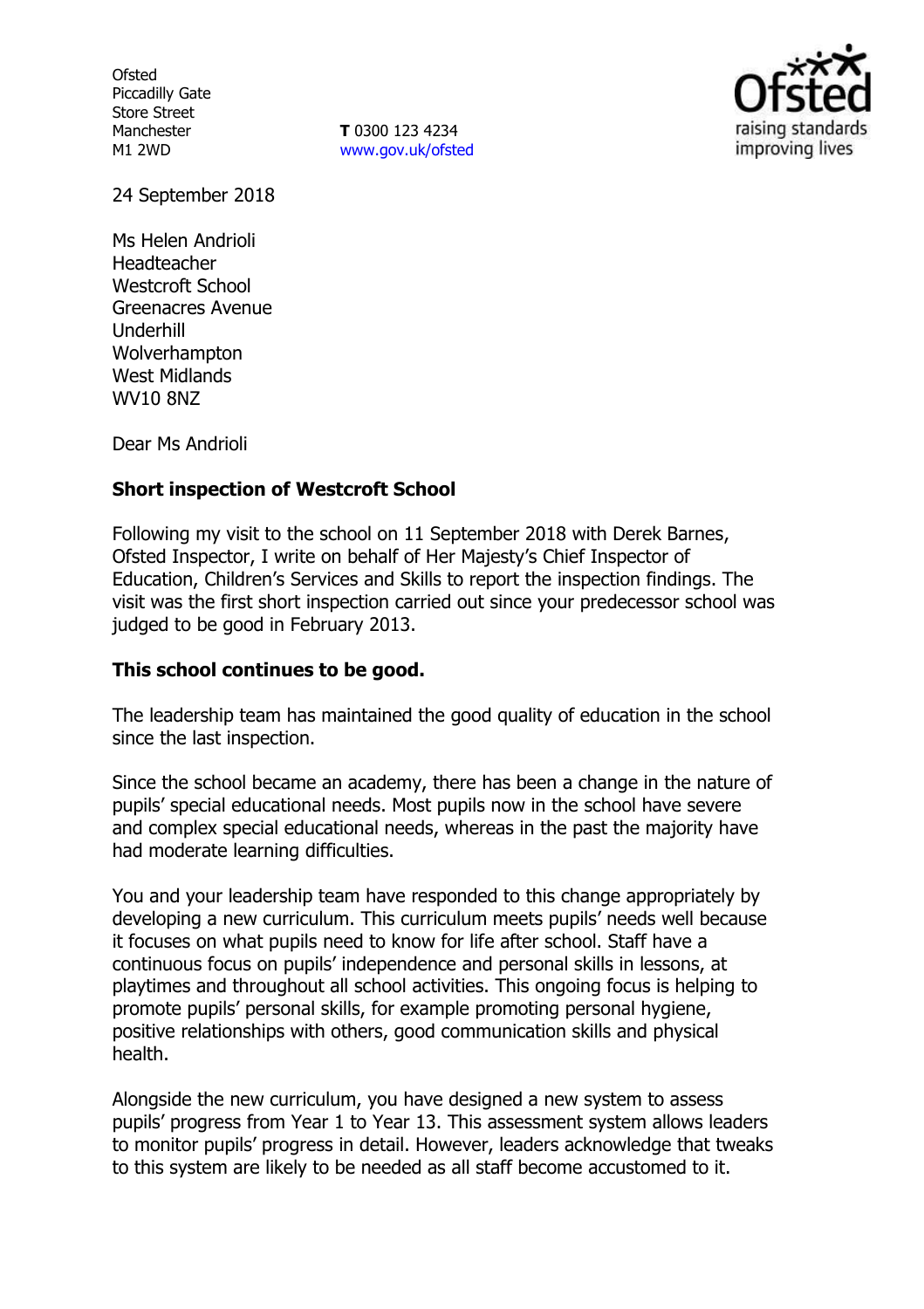

You have ensured that the school is a safe, happy place where pupils make good progress. Almost all pupils who leave the school at the end of Year 11 or Year 13 go on to sustained destinations because they are well prepared for work, further education or training. Staff work in partnership with parents and carers, which means that parents feel involved in planning for their child's education.

There are some aspects of leaders' strategic planning and governance that need to be improved, for example, the rigour of checks made by governors on the way additional funding is spent.

### **Safeguarding is effective.**

The leadership team has ensured that all safeguarding arrangements are fit for purpose. You have appointed four designated safeguarding leaders, so there is always someone available to deal with any potential issues. Staff log their concerns in detail so that pupils' emerging welfare needs are addressed swiftly and any patterns in concerns are identified.

The executive headteacher is a specialist in safeguarding. As a result of her support, all leaders have a sharp understanding of current, local risks and how they affect pupils in the school. Staff are well trained to spot any signs that pupils might need extra support. There is a strong culture of vigilance and information sharing across the school.

### **Inspection findings**

- As a result of changes to the curriculum, teaching and assessment, made in response to pupils' changing needs, pupils make good progress. Across all year groups, pupils are making progress towards their targets. At the end of key stage 4 and key stage 5, almost all pupils go on to appropriate destinations. They also achieve a range of useful accreditations in personal skills, communication, horticulture and animal management, for example.
- In lessons, relationships between staff and pupils are warm, caring and positive. Teachers clearly know pupils well and match tasks to their individual needs. Teachers also work closely with teaching assistants, and together they ensure that all pupils take part in learning activities at their own level.
- Leaders use a range of methods to improve attendance, including home visits, strict guidelines on medical appointments and early intervention when attendance dips. This has led to improved rates of attendance and a reduction in persistent absence over the last year.
- Leaders make sure that teachers focus on meeting disadvantaged pupils' learning needs and this group of pupils are making steady progress towards their targets. However, leaders' assessment of the barriers facing disadvantaged pupils is not well enough developed and their evaluation of the impact of this funding lacks detail. As a consequence, governors cannot hold leaders to account as effectively as they might.